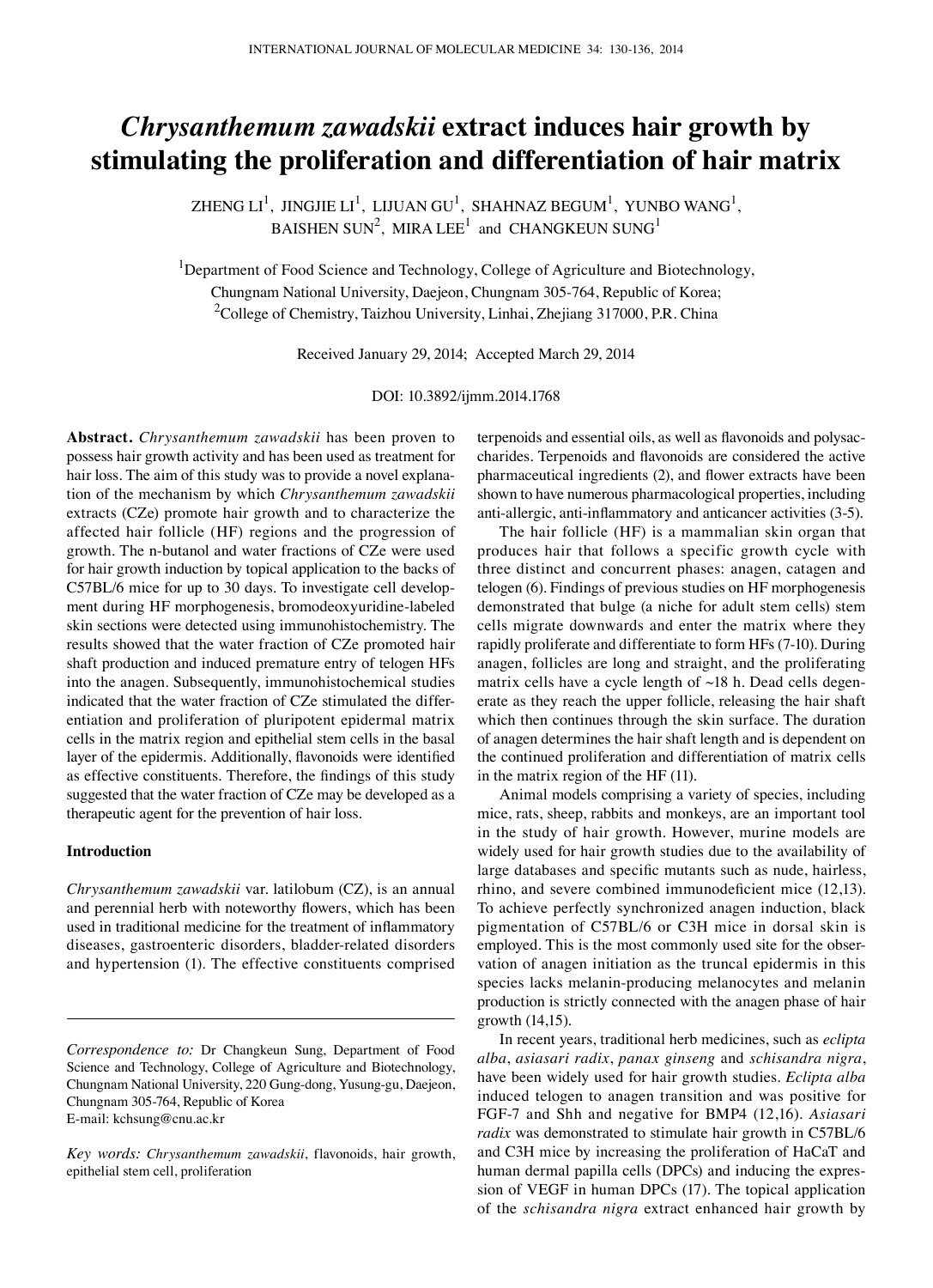increasing the expression of proliferating cell nuclear antigen (PCNA), proliferation of immortalized vibrissa dermal papilla cells, and downregulation of transforming growth factor-β2 (TGF-β2) in the bulb matrix region (18). The main molecular components in *panax ginseng* are ginsenosides which are known to improve cell proliferation of human DPCs through anti-apoptotic activation (19). In the present study, four fractions of CZes were used for the induction of hair growth in order to examine the mechanism of hair growth using immunohistochemistry.

# **Materials and methods**

*Extract preparation.* Dried whole plants of CZ were purchased from Jecheon Medicinal Herb, Inc. (Jecheon, Korea). The dried plant of CZ was crushed and extracted using 70% ethanol by ultrasonic extraction for 2 h. The filtered liquid from the extraction was concentrated in a rotary vacuum evaporator (Eyela N-N, Tokyo, Japan). The residues were then diluted with deionized water. The extracted sample was layered step by step using the dissolvents: petroleum ether, diethyl ether, and n-butanol. Following collection, concentration and quantification, petroleum ether, diethyl ether, n-butanol and water fractions were dissolved in 70% ethanol with a final concentration of 5%. A systematic investigation of cell development on hair regeneration using water fraction was then conducted.

*Experimental procedures.* Eight-week-old, female C57BL/6 mice were used for all the experimental procedures. The animals were purchased from Danhan Biolink, Inc. (Eumseong, Korea). Animal experiments were conducted in accordance with the NIH guide for the care and use of laboratory animals. The animals were housed under conventional conditions with food/water available *ad libitum* and 12-h light cycle. Mice were divided into five groups (n=7 per group). All the mice were depilated topically with depilatory cream on dorsal skin. Each mouse was administered a variety of CZe at a dose of 1,600 mg/kg body weight by daily topical application for 30 days. The conversion of each phase was recorded on a daily basis.

*Bromodeoxyuridine (BrdU) labeling.* BrdU is an analogue of thymidine, which is incorporated into newly synthesized DNA of replicating cells (S-phase of the cell cycle), substituting for thymidine during DNA replication. It is commonly used in the detection of proliferating and surviving cells in living tissues (20,21). As a proliferative marker of adult epithelium, the timing of BrdU injection is a critical factor in differentiating newly proliferated cells from epidermal label-retaining cells (22). In order to investigate cell development in different hair growth stages and to ensure that the results reflected the true level of cell proliferation and survival stimulated by CZes, a single and a timed injection of BrdU were used for measuring cell proliferation and survival independently in different time periods (Fig. 1). To detect cell proliferation, BrdU was administered by intraperitoneal injection (160  $\mu$ g/g of body weight; Sigma, St. Louis, MO, USA) 24 h prior to mice being sacrificed at day 8, 16 and 21. To detect cell survival, the mice were injected with BrdU (160  $\mu$ g/g of body weight) every 12 h for a total of six injections prior to the 3 days of depilation, followed by a chase of 19 days. At day 22, mice were then sacrificed and the surviving BrdU-positive cells were detected as described in subsequent sections.

*Quantification of BrdU-positive cells.* The quantification and analysis of BrdU-positive cells was performed as previously described with some modifications (23,24). Briefly, a random selection of seven complete HFs and equal length of epidermis tissues in each skin section was counted. The BrdU-labeled cells in the different parts of the HF were counted in each follicular section by an observer who was blinded to the study. All counts were performed at a magnification of x400 and x1,000 under a light microscope (Olympus BX41; Olympus, Tokyo, Japan). A cell was counted as being in the matrix region of the HF if it was in contact with or in the matrix region. The mean number of labeled cells in each part of the HF and epidermis were used for comparison.

*Histology and immunohistochemistry.* Paraffin-embedded skin tissues were sectioned and attached to positively charged slides. Histology was carried out using H&E (Mayer hematoxylin and eosin; Sigma) staining. Immunohistochemical analysis of skin sections was performed as previously described (25). Briefly, the sections were deparaffinized and rehydrated in graded ethanol and placed in 100 mM phosphatebuffered saline (PBS) for 10 min prior to initiating the staining procedure. The sections were then sequentially incubated with peroxidase quenching solution (28%  $H_2O_2$ : absolute pure methanol, 1:9, v:v) to eliminate the endogenous peroxidase activity for 10 min. After incubation with the blocking solution (Life Technologies, Carlsbad, CA, USA) for 15 min, the blotted slides (without washing) were incubated with anti-BrdU primary antibody (1:200; Santa Cruz Biotechnology, Inc., Santa Cruz, CA, USA), in a moist chamber, at room temperature (RT) for 3 h. Subsequently, the sections were incubated with a biotinylated secondary antibody (Life Technologies) for 20 min at RT. After staining in 3,3'-diaminobenzidine (DAB), slides were dehydrated in a grade series of alcohol and xylene. The sections were then mounted with Histomount (Life Technologies).

*Statistical analysis.* Data were evaluated statistically using one-way analysis of variance or the Student's t-test. Data were expressed as the mean number of proliferating and surviving cells  $\pm$  the standard deviation. The significant difference between the values for the various experimental and control groups was set at P<0.05.

#### **Results**

*Water and n-butanol fractions of the CZe induce early onset anagen transition from telogen.* Hair growth initiation time was significantly reduced following treatment with the water fraction of CZe. C57BL/6 murine dorsal hair is known to have a time-synchronized hair growth cycle and the dorsal skin pigmentation was considered as evidence for the transition of hair growth stages. Following topical application onto the backs of mice for up to 7 days, the water fraction of the CZe induced premature entry of telogen HFs into anagen whereas the vehicle (70% ethanol, control) showed no anagen induction until day 9 (Fig. 2A). The percentage of black pigmentation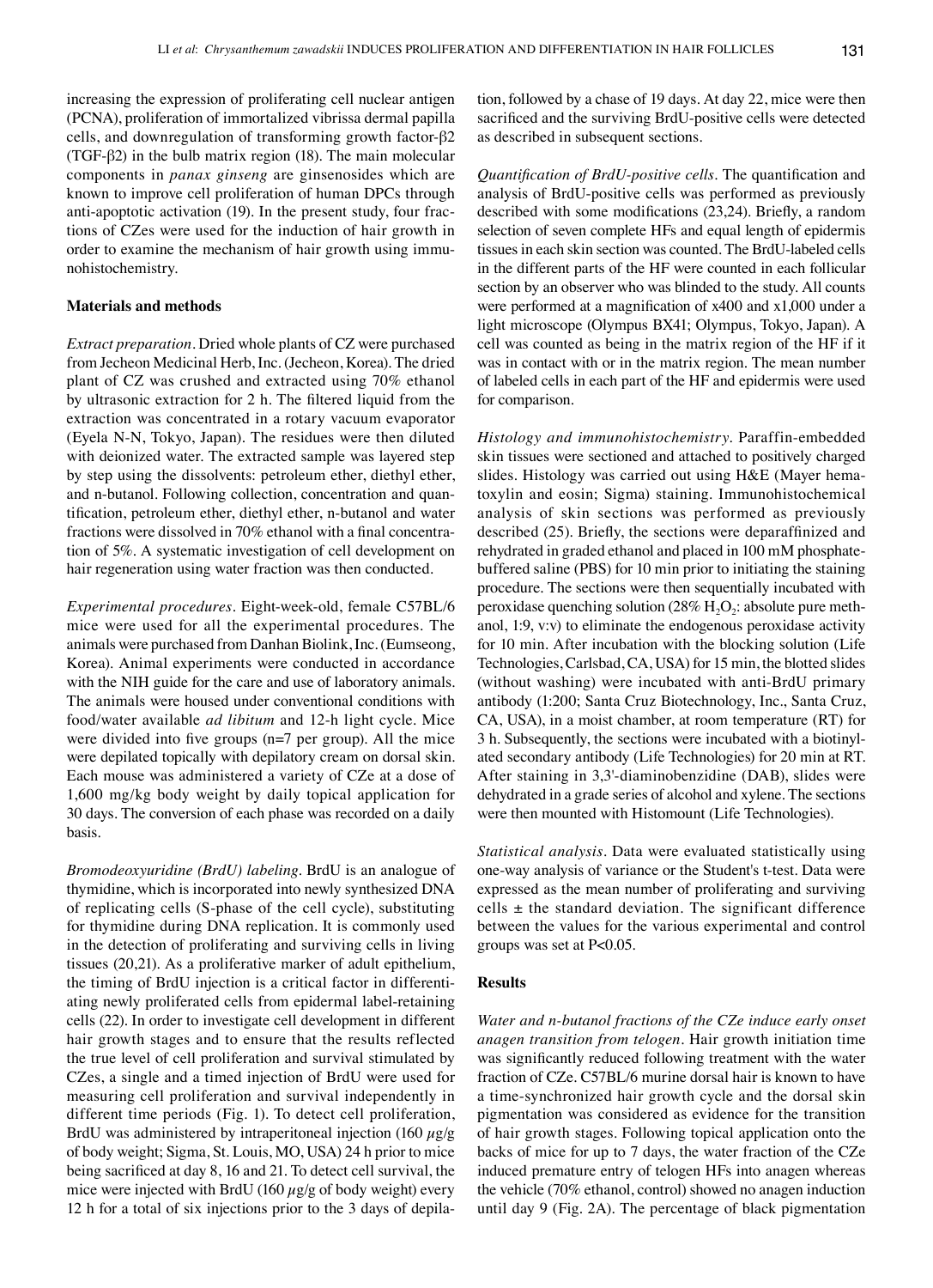|                                                                                                                       |                                            | Anagen (Day 9)       |                    | Telogen (Day 22)      |                               |                    |  |
|-----------------------------------------------------------------------------------------------------------------------|--------------------------------------------|----------------------|--------------------|-----------------------|-------------------------------|--------------------|--|
| Measurements                                                                                                          | Water<br>N-butanol<br>fraction<br>fraction |                      | Control            | N-butanol<br>fraction | Water<br>fraction             | Control            |  |
| Hair shaft length (mm)                                                                                                |                                            |                      |                    | $10.57 \pm 0.50$      | $11.37 \pm 0.55^{\text{a}}$   | $10.40 \pm 0.76$   |  |
| Hair follicle counts<br>(2.2 mm longitudinal section)                                                                 | $17.00 \pm 3.58$                           | $15.33 \pm 2.58$     | $17.33 \pm 2.25$   | $11.37 \pm 1.77$      | $12.00 \pm 1.41$ <sup>b</sup> | $9.75 \pm 1.49$    |  |
| Diameter of follicle matrix $(\mu m)$                                                                                 | $83.00 \pm 12.90$                          | $92.50+9.38^{\circ}$ | $81.00 + 8.81$     | $31.55 \pm 1.24$      | $35.45\pm4.66$                | $31.78 \pm 3.7$    |  |
| Hair follicle length $(\mu m)$                                                                                        | 779.00±86.99                               | $909.83 \pm 82.64^b$ | $756.67+98.24$     | $234.93 \pm 13.21$    | $240.13 \pm 19.49$            | $224.15+9.63$      |  |
| Dermis thickness $(\mu m)$                                                                                            | $505.00 \pm 33.65$                         | $513.00 \pm 53.05$   | $501.17 \pm 26.87$ | $241.87 \pm 30.31$    | $224.65 \pm 17.09$            | $276.37 \pm 14.91$ |  |
| Values are the mean $\pm$ standard deviation (SD), n=6. $P<0.01$ , $P<0.05$ and $P=0.053$ , significance vs. control. |                                            |                      |                    |                       |                               |                    |  |

|  |  |  |  |  |  |  | Table I. In vivo effect of <i>Chrysanthemum zawadskii</i> extracts on hair growth. |  |  |  |  |
|--|--|--|--|--|--|--|------------------------------------------------------------------------------------|--|--|--|--|
|--|--|--|--|--|--|--|------------------------------------------------------------------------------------|--|--|--|--|



**BrdU** 

Figure 1. Experimental design for labeling of cell proliferation and survival during different phases of hair growth.

was observed during anagen-telogen development in the mice treated with CZes. These results suggested that CZes, including the n-butanol and water fractions, significantly induce anagen elongation (Fig. 2B). At day 22, the mean hair shaft length was observed in the telogen stage (Table I), which showed that the water fraction of the CZe stimulated hair fiber production. Statistical analysis demonstrated that the water fraction of the CZe markedly increased the HF size, and an increase was observed in the diameter of the matrix region  $(P=0.053)$  and the HF length (Table I). In addition, no inflammation, scaling or drying of skin was observed at the site of application in any of the animals during the experimental procedure. The petroleum ether and diethyl ether fractions did not show anagen induction and hair shaft elongation (data not shown).

*The water fraction of the CZe causes hyperproliferation in the basal layer of the epidermis.* During anagen initiation, the bulge (niche of multipotent stem cells) stem cells migrate out of the follicle to generate sebaceous glands and epidermis (9,26,27). In this study, the water fraction of CZe induced a 2-fold increase in the growth of the epidermis compared to the control and n-butanol fraction groups (Fig. 3A-D). To understand whether the thickening of the epidermis was due to increased proliferation in the basal layer of the epidermis, the proliferation index of BrdU incorporated by using immunohistochemistry at day 9 was measured. The results indicated that the water fraction of the CZe increased proliferation in the basal layer of the epidermis (Fig. 3E-H).

*The water fraction of the CZe increases cell proliferation in anagen and telogen of matrix HFs.* Cell proliferation and differentiation in the matrix is required for HF formation. Pluripotent epidermal matrix cells, which have dermal papilla at their base, in the hair bulb move upward while cells at the center of the follicle become the medulla of the hair shaft (26,28). To investigate whether the increase of the hair shaft occurred to hyperproliferation in the matrix region, we traced the cell development of hair matrix during the anagen to telogen transition. The results suggested that the water fraction of the CZe markedly increased cell proliferation during the anagen phase of hair matrix (Fig. 4E-H). Additionally, the quantity of proliferating BrdU<sup>+</sup> cells in telogen demonstrated that the activation of hyperproliferation in the matrix was maintained in the telogen stage (Fig. 5I-L). Moreover, when the quantification of cell proliferation and survival in the epidermis was performed at day 22, the statistical index showed that the water fraction of CZe stimulated proliferation in the basal layer of the epidermis and not only in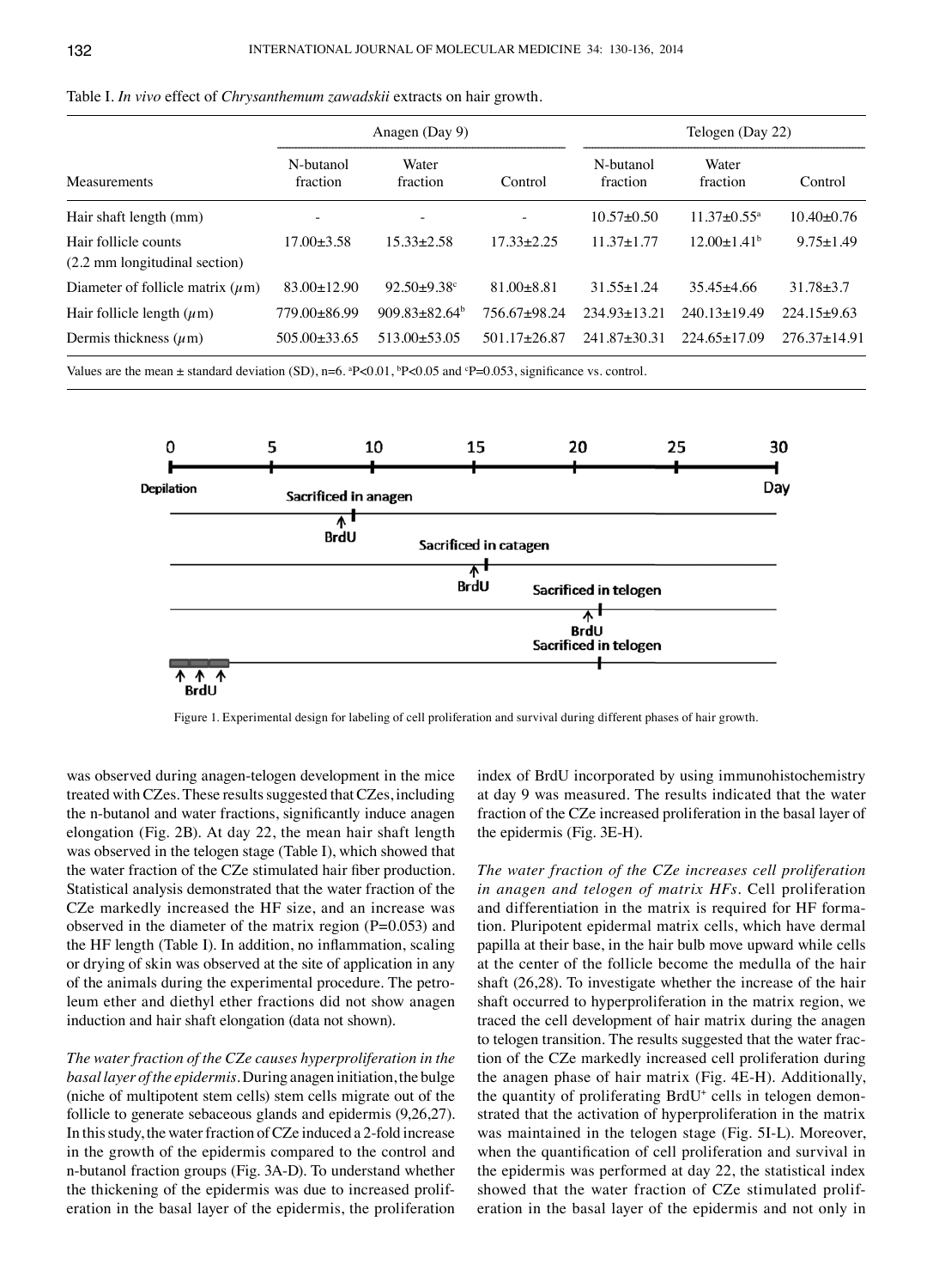

Figure 2. N-butanol and water fractions of *Chrysanthemum zawadskii* extracts (CZe) induced premature anagen transition. (A) Daily topical application for 7 and 9 days after depilation. Note the daily hair growth observed in the CZe-treated group. (B) The ratio of the anagen phase on dorsal skin at days 8-12. \*  $P < 0.05$ ,  $P < 0.01$  vs. the control.

anagen (Fig. 5A-D), increasing the number of surviving cells (Fig. 5E-H). In addition, the n-butanol and water fractions of the CZe had no effect on proliferation in the mid-section of the HFs (Fig. 4A-D) and no effect on cell survival in the telogen stage of HF (data not shown).

#### **Discussion**

In the present study, we have shown that when the shaved skin of C57BL/6 mice is treated with topical application of water and n-butanol fractions of CZe for 25 days, new hair morphogenesis is initiated in the shaved area, with the initiation time for this process to occur also being significantly reduced when compared to vehicle-treated mice. In order to elucidate the biological mechanism by which CZes induce early onset anagen transition; we investigated cell development in full-thickness skin by using BrdU incorporation. The results indicate that the water fraction of the CZe promoted cell proliferation in the basal layer of the epidermis and induced the proliferation and differentiation of epidermal matrix cells in anagen and telogen of HFs. During anagen, the new HF morphogenesis was initiated by a number of pluripotent stem cells that are normally present in the bulge region, including epithelial stem cells. These stem cells migrate downwards into the regenerating epithelium where they can differentiate into at least eight different cell lines, forming the ORS, companion layer, Henle's layer, Huxley's layer, cuticle of the IRS, cuticle of the hair shaft, shaft cortex and shaft medulla (29,30). It is also known that the lower region of the whisker follicle contains cells that respond to skin morphogenetic signals by upward and downward migration and form epidermis, HFs and sebaceous glands (9,31). Thus, we hypothesized that the hyperproliferation in the basal layer of the epidermis may occur via stimulation of the migration and differentiation of epithelial stem cells during anagen initiation, and that the premature entry of telogen HFs into anagen may occur through the induction of epithelial stem cell downward migration and differentiation to form the new dermal papilla and hair germ. In addition, stimulation of differentiation and proliferation of pluripotent epidermal matrix cells in the matrix region may be one of the mechanisms by which the water fraction of CZes increase the hair shaft length and the HF size.

Previously, we had performed the screening test by using crude extracts of herb medicines (17,18). The results indicated that ZC crude extract showed a marked induction on anagen initiation. To investigate the effective constituent on hair growth in CZ crude extract, the petroleum ether, diethyl ether, n-butanol and water fractions of CZe, were used in the present study. Petroleum ether and diethyl ether fractions did not show induction on anagen initiation and hair shaft production. Thus, liposoluble terpenoids, sterols and essential oils, as the main components, did not stimulate hair growth. By contrast, flavonoids, the main bioactive constituents in n-butanol and water fractions, were considered as effective constituents. Notably, quercetin, luteolin and linarin, the main flavonoids in CZe, should be studied in future studies to determine whether they serve as potential effective compounds.

HF is a mammalian skin organ that produces hair in a process that occurs in phases, including the growth, regression and resting phases. The migration and differentiation of epithelial stem cells is principally responsible for hair production (27,32). Anagen is the active growth phase responsible for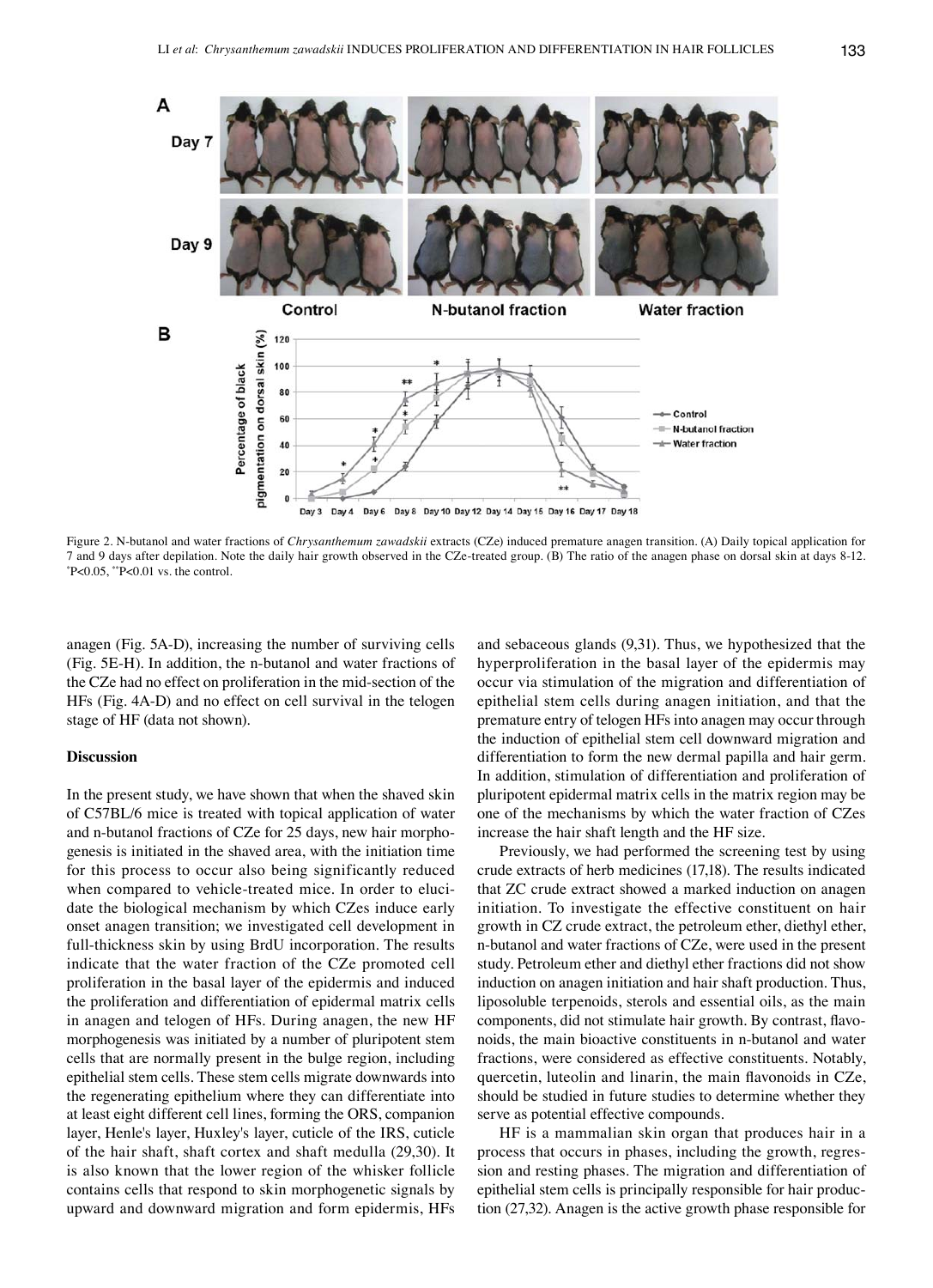

Figure 3. Histological analysis and quantification of proliferating bromodeoxyuridine (BrdU+) cells in the basal layer of the epidermis. (A-C) Hematoxylin and eosin (H&E) staining of the epidermis. (A) Control, (B) n-butanol fraction and (C) water fraction. (D) Induction of epidermal thickness following exposure to the water fraction of CZ. The thickness of the epidermis in mice exposed to the water fraction of CZ is 2-fold greater than that observed in the control and the n-butanol fraction. An example, at day 9, is the labeled retaining cells in the basal layer of the epidermis. (E) Control, (F) n-butanol fraction, (G) water fraction. (H) Quantification of proliferating cells after 24 h. Scale bar, 50 µm. Black arrows indicate (A-C) the change of the epidermis, and (E-G) the labeling of proliferated cells in the basal layer of the epidermis. \*\*P<0.01, \*\*\*P<0.001 vs. control.



Figure 4. Immunohistochemical analysis of bromodeoxyuridine (BrdU<sup>+</sup>) retention in anagen of hair follicles. (A-C) Location of proliferating cells in the mid-sections of the hair follicles. (A) Control, (B) n-butanol fraction and (C) water fraction. (D) Quantification of proliferated cells after 24 h. (E-F) Location of proliferated cells in hair matrix. (E) Control, (F) n-butanol fraction and (G) water fraction. (H) The water fraction induced hyperproliferation in the hair matrix. Scale bar,  $25 \mu m$ . \*\*P<0.01 vs. control.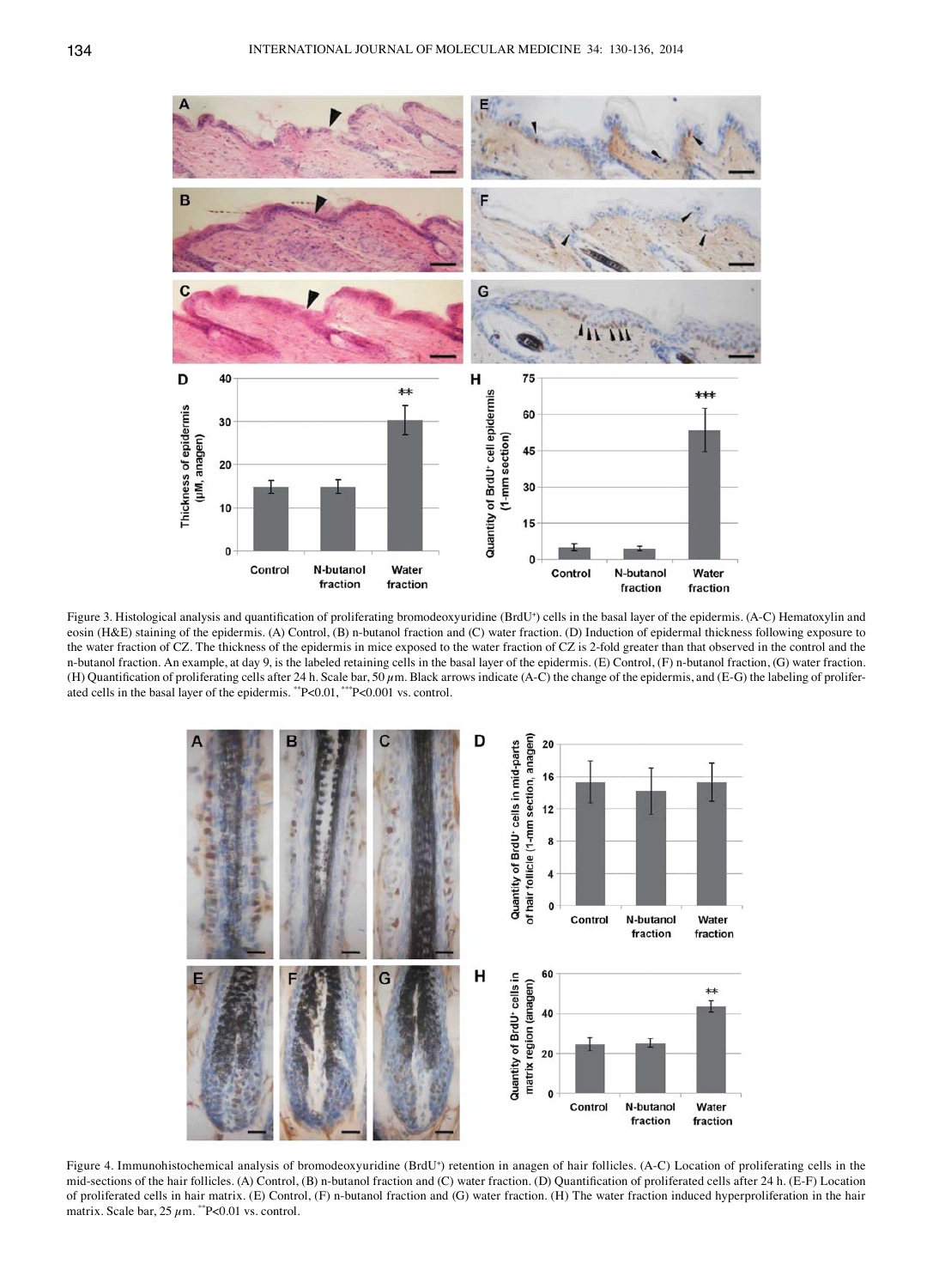

Figure 5. Immunohistochemical analysis of bromodeoxyuridine (BrdU+ ) cells retained in telogen at day 22. (A-C) Proliferating BrdU+ cells in the basal layer of the epidermis. (A) Control; (B) n-butanol fraction; and (C) water fraction. (D) The water fraction of *Chrysanthemum zawadskii* extracts (CZe) stimulates cell proliferation in telogen epidermis within 24 h as shown by the quantification of surviving cells in the epidermis. (E) Control; (F) n-butanol fraction; and (g) water fraction. (H) The water fraction of CZe increases the number of surviving cells, and elongate the cell life-span. (J-K) Location of proliferating BrdU+ cells in telogen hair follicles. (I) Control, (J) n-butanol fraction, and (K) water fraction. UF, upper follicle; SG, sebaceous gland; M, matrix; SHG, secondary hair germ. Red arrows show the cell proliferation in SG. Black arrows indicate the labeling of proliferated and survived cells in the epidermis and hair follicles. (L) Quantity of proliferating BrdU<sup>+</sup> cells in the telogen of hair follicles. Scale bar, 25  $\mu$ m. \*P<0.05; \*\*P<0.01 vs. control.



Figure 6. The proposed mechanism for *Chrysanthemum zawadskii* regulation of anagen initiation and hair shaft production. i) Anagen initiation leads to the induction of bulge stem cell migration up- and downward, with stem cells differentiating to form the epidermis and new hair germ. ii) Stimulation of epidermal matrix cell proliferation and differentiation. iii) Promotion of the differentiation of adult progenitor and precursor cells to form the hair shaft. Red arrows indicate the potential pathway; black arrows indicate the hypothetical pathway.

forming the HF and hair fiber. During this phase the roots of the hair divide rapidly and add to the hair shaft (32). To understand the mechanism of CZe stimulation of hair shaft production, we labeled the cell proliferation in the different time-points and noted the residence time of anagen. The results demonstrate that stimulation of differentiation in hair matrix is probably initiated by the water fraction of the CZe. The appearance of black pigmentation was taken as the anagen initiation (33). Thus, the premature entry into anagen was considered as an important symbol of migration and differentiation of epithelial stem cells. Following treatment with the water fraction of the CZe, the epithelial stem cells were activated and migrated upward and downward, subsequently differentiating rapidly to form the interfollicular epidermis and new HF during anagen phase. In consideration of these findings, we suggest the hypothetical model shown in Fig. 6 (red arrows show the potential pathway).

Hair cycle is regulated by the interplay of stimulatory and inhibitory growth factors in mice and humans (6). Previous studies on the induction of hair growth as a result of CZ application, reported that CZes promote proliferation of a human keratinocyte cell line and human dermal papilla cells *in vitro*, and subsequently, suggested that jaceosidin and eupatilin, which are both derived from CZ, had the potential to promote hair growth through the downregulation of TGF- $\beta$ by the jaceosidin-dependent upregulation of VEGF and Bcl-2 upregulation by eupatilin (34). In the present study, we did not investigate the signaling pathways involved but performed a